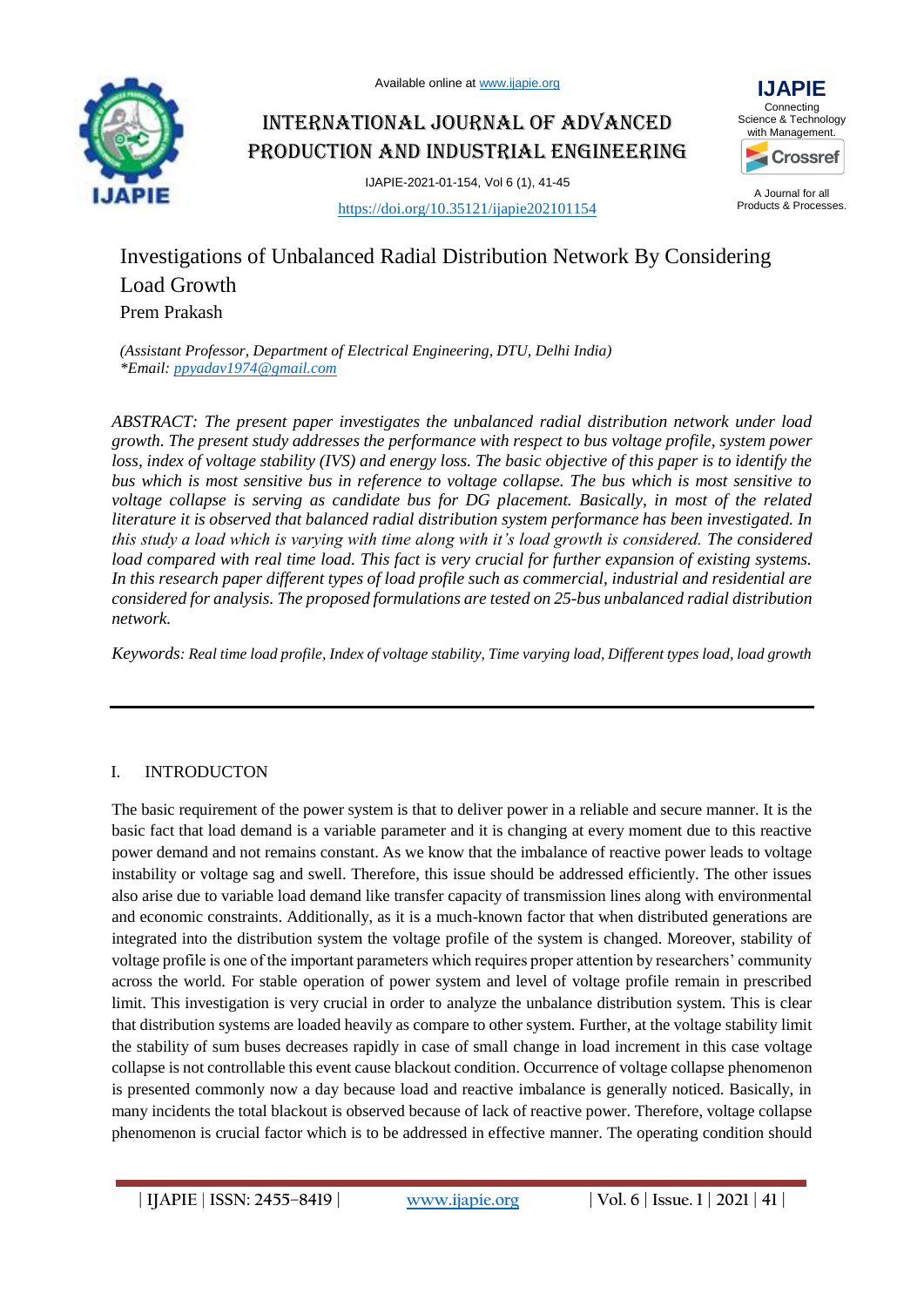### *Prem Prakash International Journal of Advanced Production and Industrial Engineering*

predict efficiently in order to avoid the voltage collapse condition. For this a thorough analysis of voltage stability problem is essential.

It is observed that majority of power systems operate very near to stability limits. And it is very important that to make trade-off between efficiency and security at proper level. The basic and foremost priority of power system operation is to provide power in prescribed limit and within acceptable limit of voltage and frequency to customers at affordable cost. Therefore, it is mandatory that efficient knowledge of current system operating is very crucial with reference of voltage stability limit. This basic requirement of assessment of system whether the system is functioning in feasible reason or it lead towards total outage of line if there is any small change in system loading. Additionally, the calculation of bus voltage profile is very essential to assess the system loading condition. For this PV curves may be good tool for assessment of system operating conditions as well as system behavior at various levels of system loading. Further, assessment of voltage collapse condition provides the information about voltage stability margin (VSM).

### II. LITERATURE REVIEW

In this section described the investigations related to voltage stability and voltage collapse conditions are performed by various researchers are performed. The authors of references [1-17], addresses the issue related to voltage stability and voltage collapse conditions this is the aspect which can help to assess the further investigations and planning of existing distribution system. Haque [1], proposed a fast method for balanced radial distribution system in order to determine voltage collapse conditions. Moghavvemi, et al. [2] proposed a line / bus stability-based index these indices are achieved by load flow equation's solution in terms of reactive power at receiving end and the active power line equation at receiving end by reducing in equivalent network in two-bus. Chakravorty and Das [3] addressed a novel stability index-based method in this method bi-quadratic equation. These equations are used to calculate magnitude of voltage profile and power in the branch which connected at the sending and receiving ends. Augugliaro et al. [4] presented two new methods which are capable to calculate indicators of voltage collapse points. These points are used to identify weakest bus where there is most chance of voltage instability. Further, this phenomenon is extended to evaluate maximum loading capacity. Gobina et al. [5] highlighted an analytical approach to voltage collapse proximity determination is proposed for radial networks. The author of [6, 7, 8, 9] all proposed the method of assessment of voltage stability for balanced radial distribution network and determined most sensitive bus. Kamel et al. [10] proposed a generalized voltage stability index for modeling of load demand specially ZIP load and thus a voltage stability assessment is performed on the basis voltage collapse point indicator. Suai et al. [12] highlighted a global sensitivity-based analysis the sensitivity of correlated distributed generation with voltage stability. Further, authors applied the Nataf inverse transform to sample correlated distributed generation. Oner and Abur [13] investigated voltage stability problem which lead towards blackouts and developed a methodology for improvement resilience of power grids. Moreover, authors also proposed a algorithm to find out minimum number of distributed generations which are to be placed in order to maintain voltage stability under any type of contingency. Giorgos et al. [14] addresses a control schemes for distribution system further this control scheme is very helpful in assessment of voltage stability and loadability limit for larger power system. Because of this system performance gets enhanced. Monteiro et al, [15] proposed a new area-based method to assess the voltage stability of distribution system and increase system performance. Khaled [16] highlighted a novel method based on sensitivity technique to assessment the real time voltage stability. Guoteng et al. [17] proposed graph convolution network based novel method which is based on machine learning framework to address the prediction of short-term voltage stability online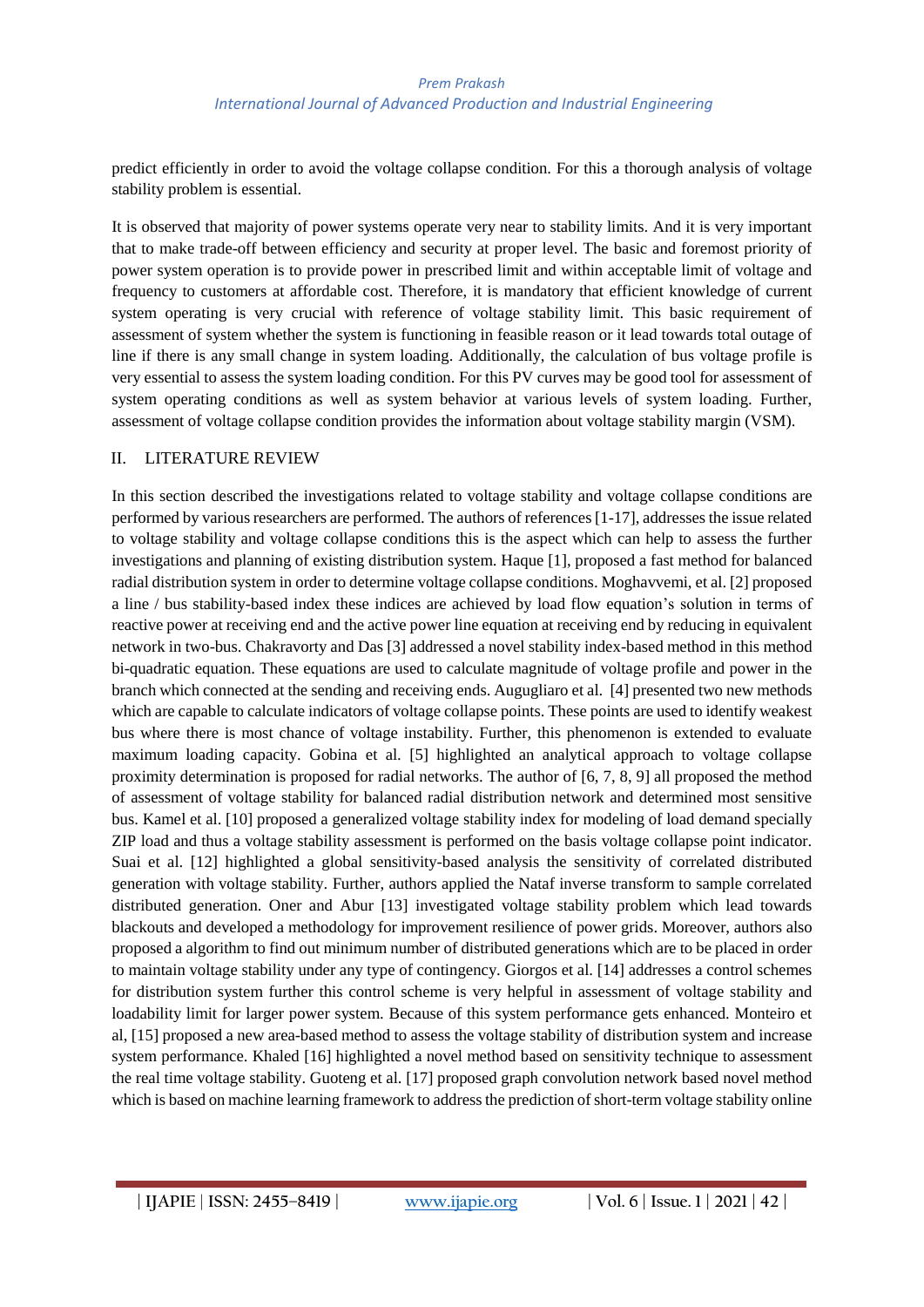### *Prem Prakash International Journal of Advanced Production and Industrial Engineering*

It observed from above discussed literature that most of the researchers have investigated the concept of voltage stability and voltage collapse condition and applied their formulations on balanced radial distribution system. Moreover, in this paper the analysis of voltage collapse and voltage stability problem is investigated and developed algorithm on unbalanced radial distribution system. Further, this paper also investigated the impact of different load means constant power load, constant current load and constant impedance load profile by considering load variation, this variation in the load varies according to seasons.

## III. INVESTIGATIONS OF UNBALANCED DISTRIBUTION SYSTEM RESEARCH

In this section three phase system is considered for developing the formulations. First of all the load condition in three different phases are described as follows

$$
MVAL_A = MVAL_A \tag{1}
$$

$$
MVAL_B = MVAL_B \left(1 - UB_L\right) \tag{2}
$$

$$
MVAL_C = MVAL_C(1 + UB_L)
$$
\n(3)

Now we consider a small fraction (say 25%) of load on phase *B* is decreased and (say 50%) of load decreased in phase *C* in this case the load conditions in three phases become as follows

$$
MVAL_A = MVAL_A \tag{4}
$$

$$
MVAL_{B} = MVAL_{B} (1 - UB_{L})
$$
\n(5)

$$
MVAL_C = MVAL_C(1 - 2UB_L)
$$
\n(6)

The meaning of symbols used in above equations is as follows

*MVAL<sup>A</sup>* is load in a phase *A MVAL<sup>B</sup>* is load in a phase *B MVAL<sup>C</sup>* is load in a phase *C*  $UB<sub>L</sub>$  is fraction of unbalanced load conditions

The value of  $UB<sub>L</sub>$  is considered as 25%, basically the main objective of

From equation (1), (2), and (3), as it given that in first case load demand in phase A is not changing, this load demand decreasing in phase B while this load demand is increasing in phase C. due to load demand decreasing in phase B, power loss in phase b is decreasing and same time voltage profile in phase is enhanced. Further, in phase C power loss will increase and voltage profile in phase C will reduced due to load demand in phase C is increased. Moreover, from equation (4), (5) and (6) load demand in phase A is remain as it is, load demand in phase B is decreased while load demand in phase C is reduced by margin of twice than phase B. As load demand in phase B and C is decreasing due to this power loss in respective phase will also decreased and voltage profile in phase B and C will get improved. The basic fundamental of this section is that when change in load demand cause respective change in power loss and voltage profile.

# IV. INDEX OF VOLTAGE STABILITY (IVS)

As it is observed that in current scenario most of the distribution system in power system is operating very close to their voltage stability limit. As so many factors are responsible for load changing and also load is one of the parameters which is not remains constant because at each moment load is changed. The load is combination of active and reactive power. As load change is directly associated to change in reactive power. Further, due to change in reactive is prime cause of change in voltage profile. The lack of reactive power lead towards voltage reduction further reduction in reactive power lead towards voltage collapse due to this voltage reduction also causes voltage instability. Moreover, to maintain voltage level in prescribed limit it is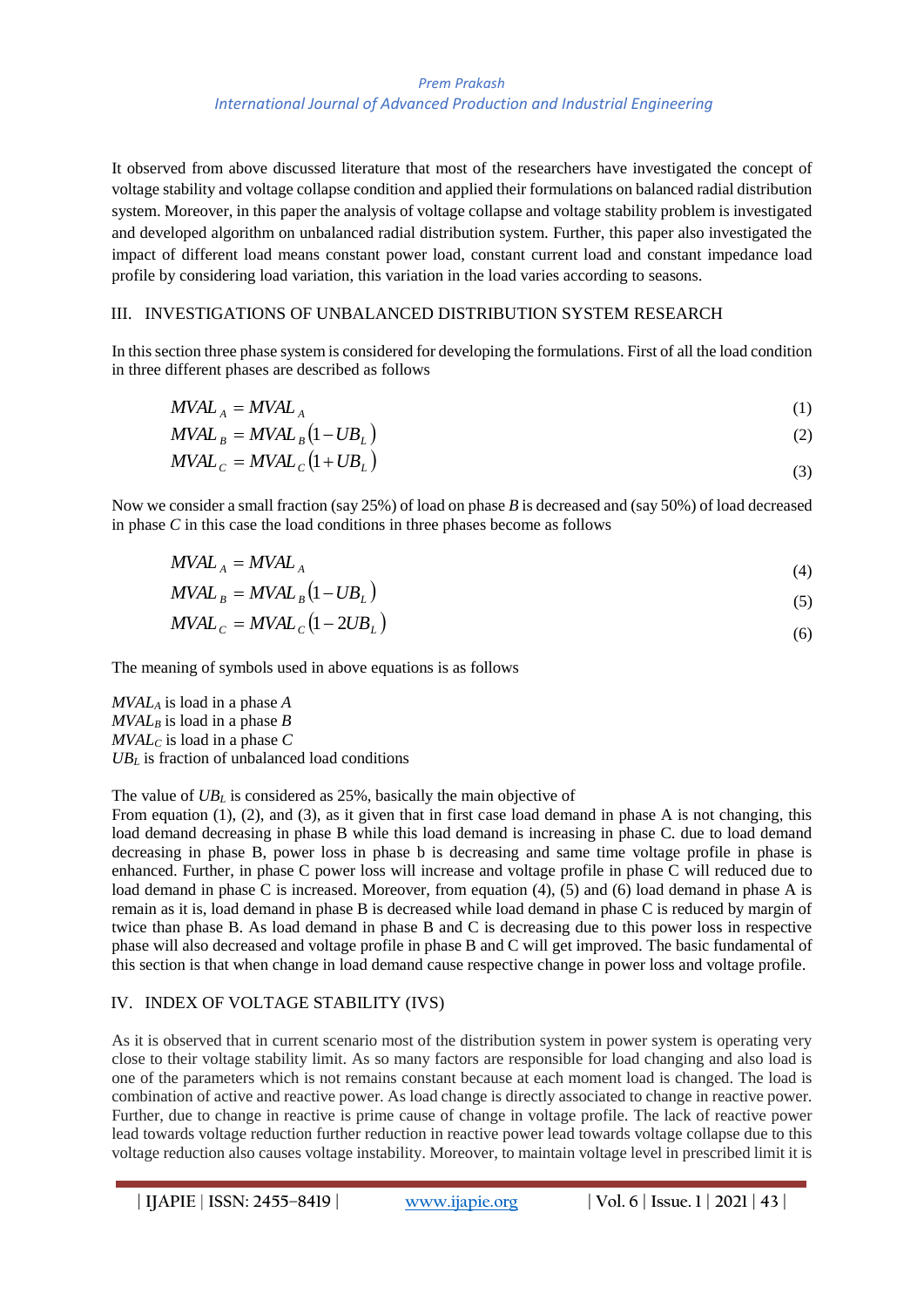#### *Prem Prakash International Journal of Advanced Production and Industrial Engineering*

mandatory to supply the reactive power locally by means of capacitor bank and other devices which are capable to supply reactive power to ensure the voltage stability. The installation of reactive power compensation device is always challenging because if reactive power compensation devices are placed at inappropriate position then they cause voltage instability in the system. Therefore, it is most important that reactive power compensation devices always placed at optimum position. Therefore, to control the index of voltage stability (*IVS*) is expressed as follows. As distribution systems are operated in voltage stability limits, if reactive power is not supplied in adequate amount the voltage stability limit of system is not remain in stable domain. Therefore, it is necessary to incorporate the index of voltage stability (*IVS*)

$$
I_i = \frac{V_j - V_i}{R_i + jX_i} \tag{7}
$$

$$
P_i + jQ_i = V_iI_i^*
$$
 or  $P_i - jQ_i = V_i^*I_i$  or  $I_i = \frac{P_i - jQ_i}{V_i^*}$  (8)

*IVS* is given as

$$
IVS_i = |V_j|^4 - 4[P_i(i)R_i + Q_i(i)X_i] |V_j|^2 - 4[P_i(i)R_i + Q_i(i)X_i]^2
$$
\n(9)

Where, *i* and *j* receiving and sending end bus respectively, *V<sup>j</sup>* and *V<sup>i</sup>* voltage at sending and receiving end,  $P_i$  and  $Q_i$  are active and reactive power at receiving end,  $R_i$  and  $X_i$  resistance and reactance of  $i<sup>th</sup>$  branch

#### V. RESULT AND DISCUSSION

The proposed algorithm is applied on unbalanced distribution system comprising 25 buses. The load profile considered as constant power, constant current and constant impedance (ZIP) type load. Further, the load growth is considered as seven percent.

#### **REFERENCES**

- [1]. Haque M.H., "A fast method for determining the voltage stability limit of a power system", International Journal on Electric Power System Research., vol. 32, pp. 35-43, 1995.
- [2]. M. Moghavvemi, and M. O. Faruque M, "Technique for assessment of voltage stability in ill-conditioned radial distribution network", IEEE Power Eng. Review,2001, pp. 58-60.
- [3]. M. Chakravorty, and D. Das, "Voltage stability analysis of radial distribution networks", Electric Power and Energy System, 2001, vol.23, pp.129-135.
- [4]. A. Augugliaro, L. Dusonchet, and S. Mangione, "Voltage collapse proximity indicators for radial distribution networks", Proc. Ninth Int. Conf. Electric Power Quality and Utilization, Barcelona, 2007, pp. 9–11.
- [5]. F. Gubina, and B. Strmcnik, "A simple approach to voltage stability assessment in radial networks", IEEE Trans. Power Delivery., 1997, vol. 12, no. 3, pp. 1121-1128.
- [6]. U. Eminoglu, and M. H. Hocaoglu, "A Voltage Stability Index for Radial Distribution Networks", IEEE, UPEC 2007, pp. 408-413.
- [7]. M. M. Hamada, A. A. Wahab, and G. A. Hemdan, "Simple and efficient method for steady-state voltage stability assessment of radial distribution systems", Electric Power Syst. Res., 2010, vol. 80, pp. 152-160.
- [8]. G.A. Mahmoud, "Voltage stability analysis of radial distribution networks using catastrophe theory", IET Gener. Transm. Distrib., 2012, vol. 6, Iss. 7, pp. 612–618.
- [9]. A. Chaturvedi, K. Prasad, and R. Ranjan, "A new voltage stability index for radial distribution network", International Journal of Power and Energy Systems, 2006, vol. 26, no. 1, pp.83-88.
- [10]. Kamel Mariana, Li Fangxing, Bu Siqi, and Wu Qiuwei, "A generalized voltage stability indicator based on the tangential angles of PV and curves considering voltage dependent load models", International Journal on Electrical Power & Energy Systems, vol. 127., May 2021, 106624,
- [11]. Babaei Mehdi, Muyeen S.M. and Syed Islam, "Transitional stable intentional controlled islanding considering postislanding voltage and frequency stability constraints", International Journal on Electrical Power & Energy Systems, vol. 127., May 2021, 106650.